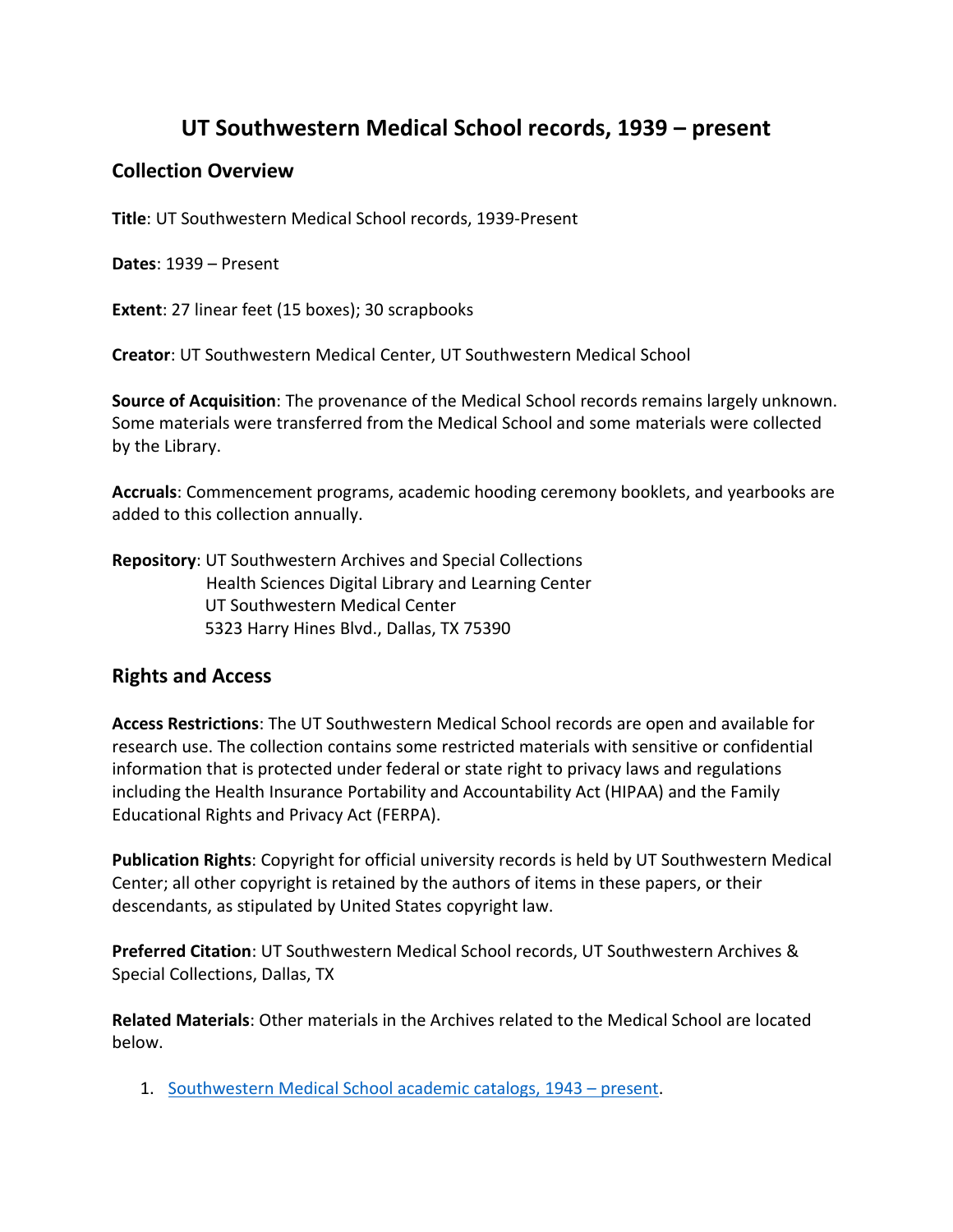2. [Race, George J., Selected Recollections of the University of Texas Southwestern Medical](https://utswmed-ir.tdl.org/handle/2152.5/3249)  [School, Dallas, Texas \(Dallas, 1997\)](https://utswmed-ir.tdl.org/handle/2152.5/3249)

**Separated Material**: Some oversize records related to the Medical School are stored in the Archives flat file drawers. These records include a movie poster for the 2009 senior film, a photo of the December 1944 graduating class, and certificates of commendation recognizing the V-12 Navy Program and Army Specialized Training Program which operated at the campus during World War II. The yearbooks and scrapbooks in this collection are also housed separately.

**Arrangement**: This collection is arranged into seven series: Series 1: Medical School Departments; Series 2: School Records; Series 3: Publications; Series 4: Printed Materials and Ephemera; Series 5: Photographs; Series 6: Commencement and Ceremony Programs; and Series 7: Scrapbooks.

**Biographical/Historical:** Southwestern Medical School began as Southwestern Medical College of the Southwestern Medical Foundation. Under the leadership of Edward H. Cary, M.D., and Karl Hoblitzelle, a group of prominent Dallas citizens organized Southwestern Medical Foundation in 1939 to promote medical education and research in Dallas and the region. When Baylor University elected to move its school of medicine from Dallas to Houston in 1943, the Foundation formally established Southwestern Medical College. When a new state medical school was proposed after World War II, leaders of Southwestern Medical Foundation offered the college's equipment, library, and certain restricted funds to The University of Texas, provided the University would locate its new medical branch in Dallas. The Board of Regents accepted this offer from the Foundation, and in 1949 the college became Southwestern Medical School of the University of Texas. In 1954 the name was changed to The University of Texas Southwestern Medical School. The present campus site on Harry Hines Boulevard was occupied in 1955 upon the completion of the Edward H. Cary Building.

In 1972, the Medical School was re-organized into a Health Sciences Center in which there would be three component schools: Southwestern Medical School, the Graduate School of Biomedical Sciences, and the School of Allied Health Professions. Since 1974, UT Southwestern Medical School has enrolled approximately 200 freshman students each year. In addition to the more than 800 students in the four-year undergraduate medical curriculum, more than 1,400 clinical residents and postdoctoral fellows receive training at the school and its affiliated hospitals each year. According to the 2011-2014 Medical School catalog, "The school is dedicated to the education of physicians who are thoroughly grounded in the scientific basis of modern medicine, who are inspired to maintain lifelong medical scholarship and who will care for patients in a responsible and compassionate manner."

**Scope and Contents:** The records document medical school functions and activities from its founding in 1943 to present. Planning Committee files in Series 2 help to document the Medical School's 10-year expansion plan, which encompassed the plan to re-organize into a Health Science Center and vastly expand the physical growth of the campus with many new buildings.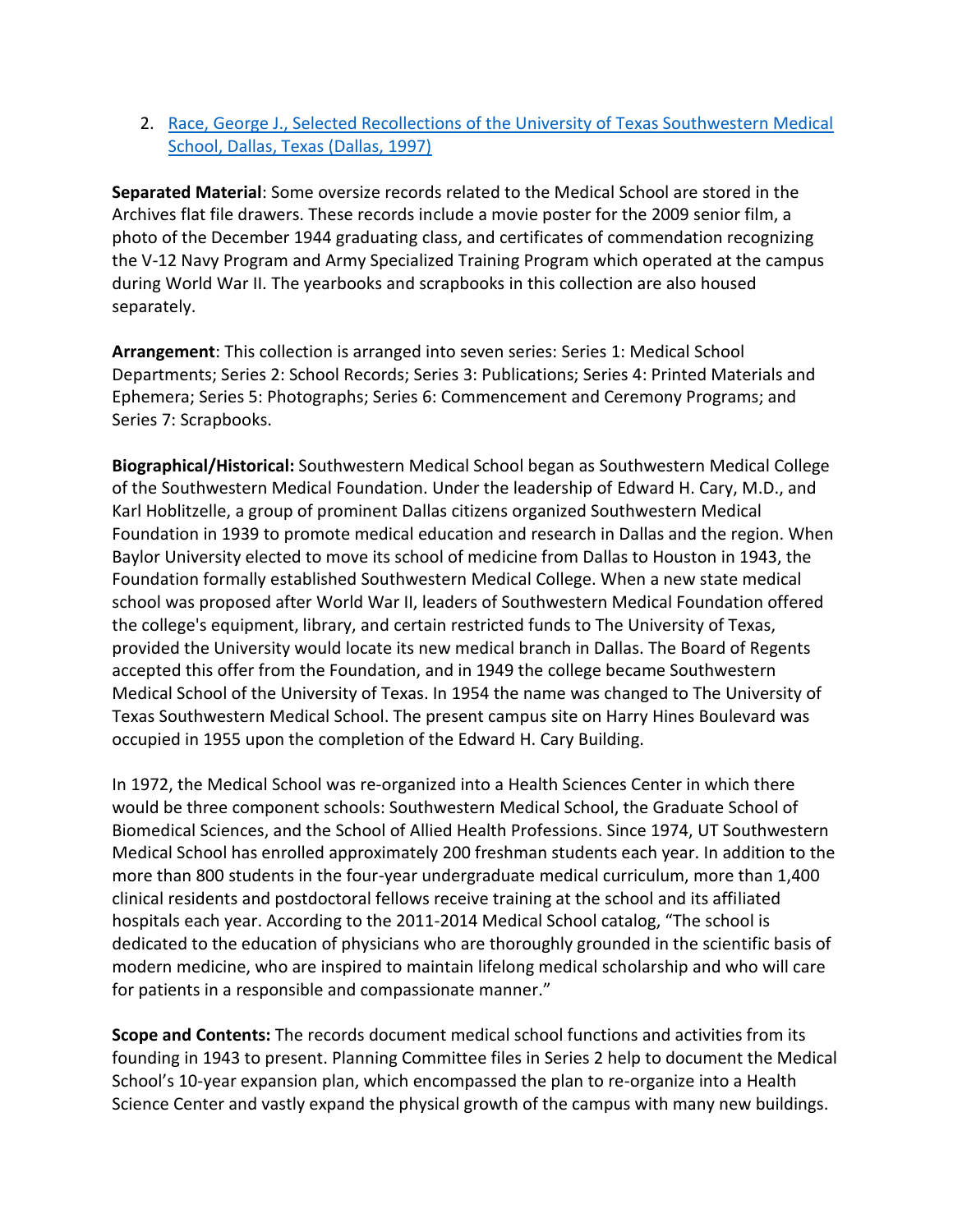Correspondence, reports, and other materials highlight the operations of the medical school when it was known as Southwestern Medical College (1943-1949). Also are records that document the offer to the University of Texas to takeover operations of Southwestern Medical College. Other records include annual reports of the Dean from the 1950s-1960s, medical school department records, and some records which highlight alumni relations, including an alumni newsletter that was distributed in the 1950s and 1960s. Of note is the strong representation of records which help to document students' academic and extracurricular lives on campus, as witnessed through student publications, scrapbooks, senior problem research papers, a sophomore quiz file (circa 1966), yearbooks, and commencement programs. Also of note is a letter written to the medical students from President Richard Nixon in 1969.

# **Box and Folder List**

# **Series 1: Medical School Departments, 1943-2008**

Documents in this series reflect the individual programs of Medical School departments and disciplines are found in this series. Highlights include the Department of Obstetrics and Gynecology newsletters from 1953 and 1954, which also provides news about the Department of Nursing at Parkland Hospital. There is a project plan for the University Affiliated Center, whose mission was "to increase in number and improve in quality the professional services for developmentally disabled children and their families." Also found are early histories of select departments such as Anatomy, Biochemistry, Physiology and Microbiology.

- Folder 1: Anatomy: "The Anatomy Department of the University of Texas Southwestern Medical School, 1943-1961," 1961 January.
- Folder 2: Anesthesiology: "Experiences of an Anesthesiology Department in the Active Management of Tetanus" / by M. T. Jenkins, M.D., and Nellie R. Luhn, M.D., circa 1961
- Folder 3: Anesthesiology: Internship and residency training booklets, 1972- 1973, 1982-1983
- Folder 4: Bacteriology and Immunology: Teaching program and bibliography, circa 1951
- Folder 5: Biochemistry: [History of the Biochemistry Department, 1943-1960] / by H. C. Tidwell, circa 1961
- Folder 6: Biophysics: Teaching program, 1951
- Folder 7: Internal Medicine: Division of Cardiology booklet, circa 1996
- Folder 8: Internal Medicine: Teaching program, 1951-1952
- Folder 9: Microbiology: Laboratory Manual of Medical Microbiology, circa 1960s
- Folder 10: Microbiology: History of Microbiology, undated.
- Folder 11: Obstetrics and Gynecology: Correspondence, 1943, 1948
- Folder 12: Obstetrics and Gynecology: Lecture course, circa 1945
- Folder 13: Obstetrics and Gynecology: Newsletters, 1953-1954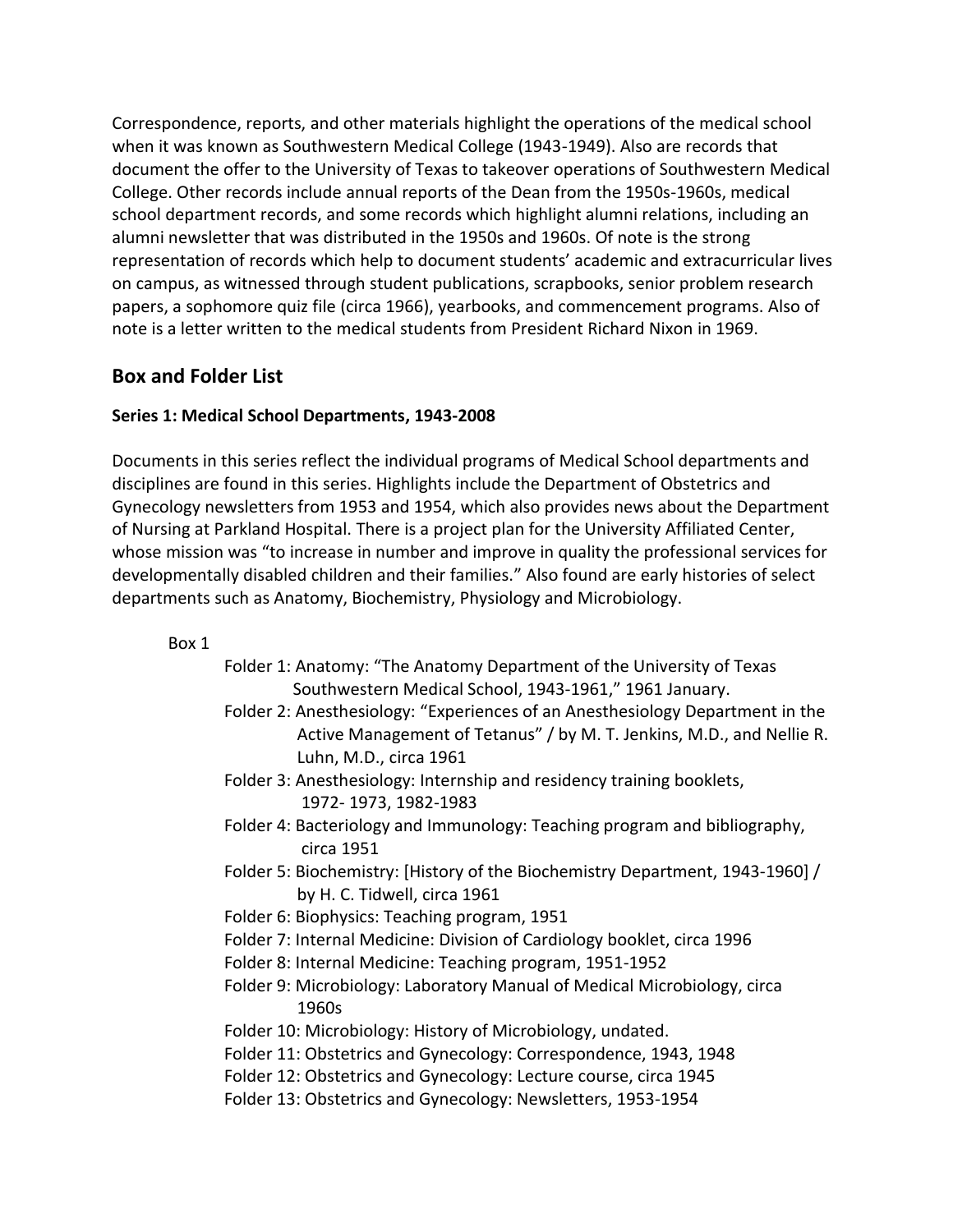Folder 14: Obstetrics and Gynecology: Teaching schedule, circa 1951

- Folder 15: Otolaryngology: Clinical Center for Voice Care flyer, 2008
- Folder 16: Pathology: Teaching program, circa 1951
- Folder 17: Pediatrics: Curriculum, circa 1951
- Folder 18: Pediatrics: University Affiliated Center project plan, brochure, and trainee orientation manual, circa 1976
- Folder 19: Pharmacology: Teaching program, circa 1951
- Folder 20: Physical Medicine and Rehabilitation: The Role of the Medical Social Worker booklet, [1963]
- Folder 21: Physiology: History of Physiology Department of Southwestern Medical School, 1945-1964 / by R. W. Lackey, Ph.D. and J. C. Vanatta, M.D.
- Folder 22: Radiology: Routine Views, Parkland Memorial Hospital, 1969
- Folder 23: Surgery: Committee correspondence and meeting minutes, 1960
- Folder 24: Surgery: Rege, Robert V. "General Surgery Training at the University of Texas Southwestern Medical Center: A Legacy of Excellence" *The American Surgeon* 76:3 (January 2010)
- Folder 25: Surgery: Teaching program, 1951-1952

# **Series 2: School Records, 1939-2006**

The collection contains a sizeable amount of the Medical School's early administrative records including annual reports and memos from the Dean, committee lists, faculty meeting minutes, reports on the development of the Medical School, and formal policies. Highlights include a 1968 document detailing the Medical School's honor system, correspondence from UT Southwestern's bid to host the new medical school under the UT System, and documents on the establishment of the Ho Din award. Also represented are minutes from faculty bodies dated intermittently from 1946-2006. There are research papers written by early students, some who would later become well-known faculty at UT Southwestern such as Bryan Williams, Jr., and George Race. Lastly, there are photographs and newspaper clippings related to the opening and dedication of the Baylor University Medical Library in Dallas in 1941 with Dr. Edward H. Cary, Dr. William W. Looney, and other Baylor medical professionals.

Box 1

Folder 26: Annual Report of the Dean, 1953 Folder 27: Annual Report of the Dean, 1954 Folder 28: Annual Report of the Dean, 1955 Folder 29: Annual Report of the Dean, 1956

## Box 2

Folder 1: Annual Report of the Dean, 1957 Folder 2: Annual Report of the Dean, 1958 Folder 3: Annual Report of the Dean, 1960 Folder 4: Annual Report of the Dean, 1961 Folder 5: Annual Report of the Dean, 1962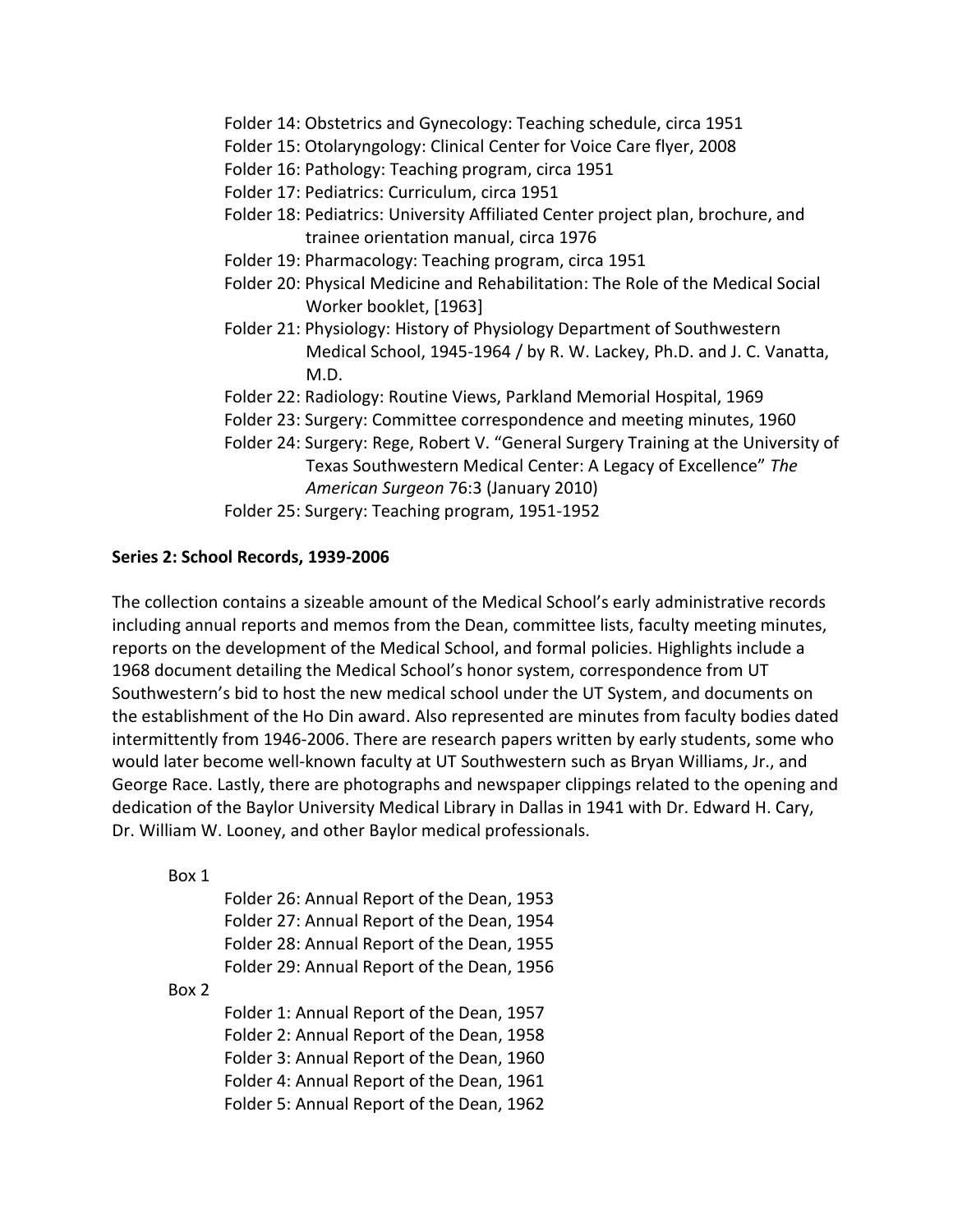- Folder 6: Articles of the honor system, 1968
- Folder 7: Baylor Medical Alumni Library Association: Articles of Incorporation, 1939.
- Folder 8: Baylor Medical Alumni Library Association: General Specifications for the Construction of a Medical Library Building, 1940.
- Folder 9: Baylor Medical Alumni Library Association: Photographs and newspaper clippings, circa 1941, 1941.
- Folder 10: Bylaws: Medical Services, Research and Development Plan, 1969

Folder 11: Class grades, circa 1943-1951 [restricted]

- Folder 12: Committee lists, circa 1944, 1944
- Folder 13: Correspondence, 1943-1952.
- Folder 14: Correspondence: Bid for San Antonio, Texas to host a medical school under the UT System, 1949
- Folder 15: Correspondence: Bid for Southwestern Medical College to be established under the UT System, 1946-1949
- Folder 16: Correspondence and photographs: Bid for Temple, Texas to host a medical school under the UT System, 1949
- Folder 17: Correspondence: Bid for Texas Western College (El Paso) to host a medical school under the UT System, 1949
- Folder 18: Correspondence: Faculty Advisory Committee on Organization and Deanship, 1966-1967

Folder 19: Correspondence and other materials: Organ transplants, 1968

#### Box 3

- Folder 1: Course electives and schedules, 1971-1976, 1982
- Folder 2: Course schedules, 1947-1960
- Folder 3: Curriculum Committee: Reports, 1945-1946
- Folder 4: Dean's Advisory Council: Minutes, 1953-1954
- Folder 5: Excerpt from Southwestern's Institutional Supplement Prepared in 1961, circa 1961
- Folder 6: Faculty Council: Minutes, 1981-1985
- Folder 7: Faculty Council: Minutes, 1986-1990, 2006
- Folder 8: Faculty and student statistics, 1954-1973
- Folder 9: Faculty list, circa 1944
- Folder 10: Faculty meeting minutes, 1944-1946
- Folder 11: Faculty meeting minutes, 1953
- Folder 12: Faculty Senate: Minutes, 1976-1984
- Folder 13: Faculty Senate: Minutes, 1985-1988
- Folder 14: Financial records and correspondence, 1943-1945
- Folder 15: Ho Din Award: Correspondence, 1954-1955, 1963

- Folder 1: Ho Din Award: Correspondence and other materials, undated, 1943- 1944
- Folder 2: Ho Din Award: Correspondence and other materials, 1943-1948
- Folder 3: Ho Din Award: "A History of Southwestern Medical Foundation's Ho Din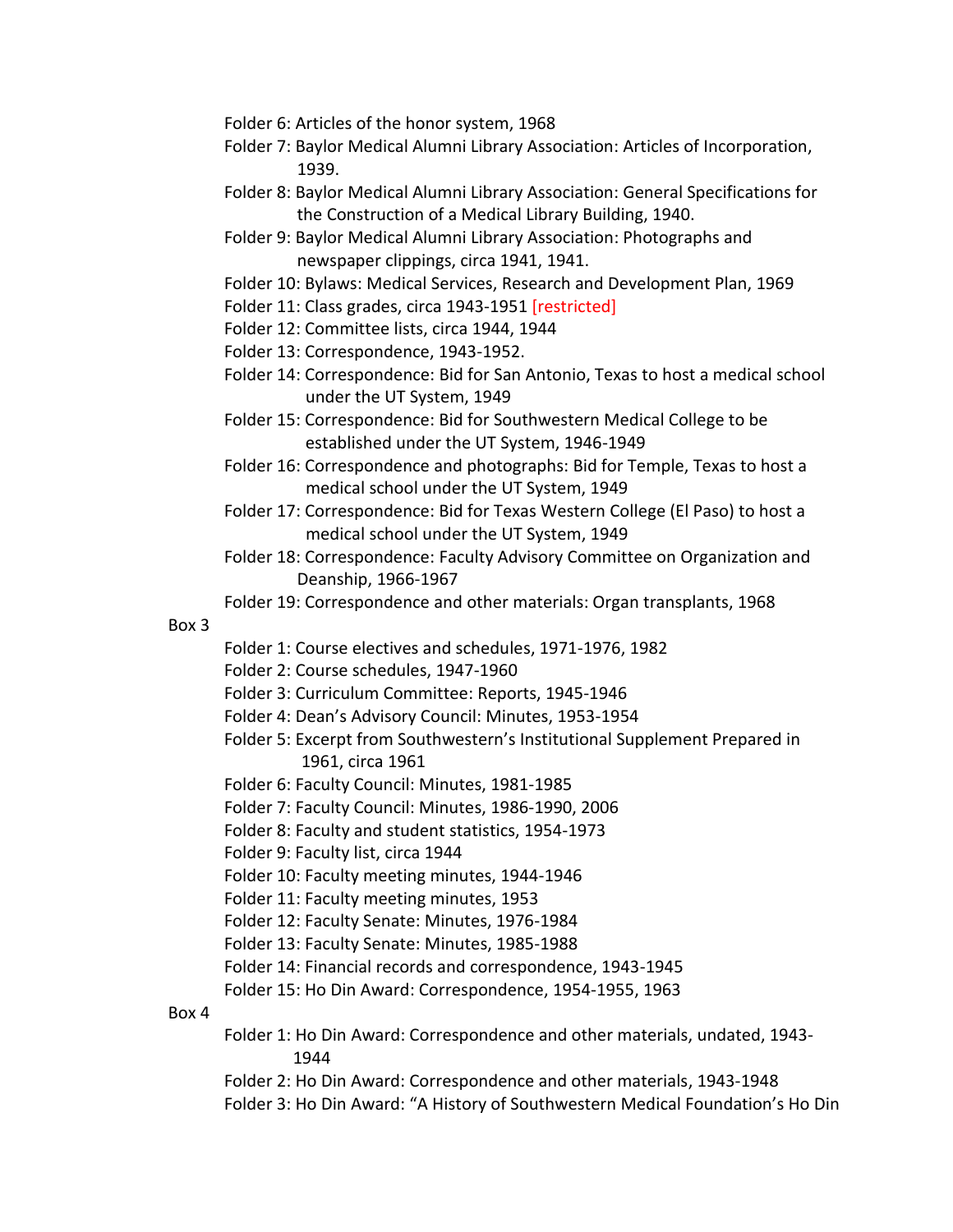Award, 1943-1998," 1999

- Folder 4: Legislative Appropriations Request for Fiscal Year 1968 and Fiscal Year 1969, 1966
- Folder 5: Library Committee: Minutes, 1943.
- Folder 6: List: Alumni contributors, 1968
- Folder 7: List: Lectures given to seniors for Medical Economics and Ethics, 1952
- Folder 8: List: Medical School classes, 1944-1984
- Folder 9: List: Medical School deans, undated
- Folder 10: List: Medical School faculty, 1949
- Folder 11: List: Medical School faculty, 1955-1964
- Folder 12: List: Medical School faculty, 1965-1971
- Folder 13: List: Standing Committees, 2004-2005
- Folder 14: Medical Advisory Council: Minutes, 1945-1946
- Folder 15: Medical Student Research Forum: Abstracts, announcements, ephemera and research papers, 1962-1971, 1980-1982
- Folder 16: Memos and notices, 1946-1949
- Folder 17: Notices, 1949-1950
- Folder 18: Office of the Dean: Memos, 1952-1954
- Folder 19: Office of the Dean: Memos, 1970-1971
- Folder 20: Planning Committee: Agendas and proposals, 1966-1967

#### Box 5

- Folder 1: Planning Committee: Agendas, memos, newspaper clippings, and Proposals, 1968-1969
- Folder 2: Policies and Procedures at Southwestern Medical School, circa 1950
- Folder 3: Policies and Procedures at Southwestern Medical School, circa 1954
- Folder 4: Preliminary report to the Southwestern Medical Foundation / by Christopher G. Parnall, M.D., 1945
- Folder 5: Report: First faculty retreat of Southwestern Medical School, 1966
- Folder 6: Report: Inspection of Southwestern Medical School by Council on Medical Education and Hospitals of the American Medical Association, 1943.
- Folder 7: Report: Liaison Committee on Medical Education Reaccreditation, 1995 December
- Folder 8: Report on the University of Texas Southwestern Medical School, 1964 April
- Folder 9: Report to Board of Regents, University of Texas, 1949 July

Folder 10: Student writings: Senior problems, 1947, undated

#### Box 6

Folder 1: Student Writings: Senior problems, 1947, undated Folder 2: Student writings: Senior Problems, 1947, undated

#### **Series 3: Publications, 1944 – Present**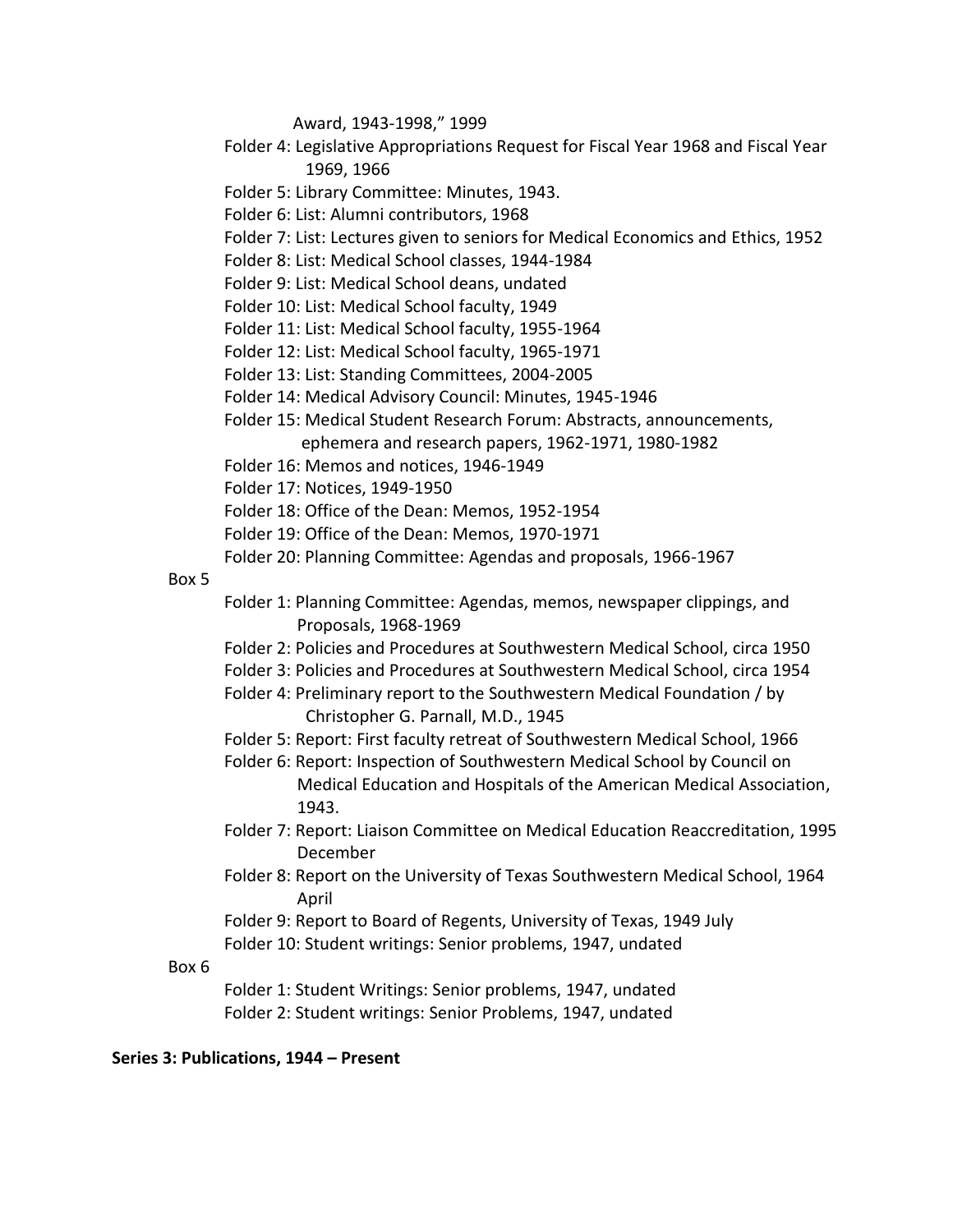There are a sizeable amount of student publications in the collection dated from 1960-2005. The names of student publications represented in this series are The Murmur, Borborgymi, Speculum, and the SAMA-UTMS Newsletter. We have an incomplete run of Medical School yearbooks from 1944 to the present. Also included are newsletters released by the Dean of the Medical School from 1967-1970 that largely focused on the broader activities of the Medical School including the expansion of campus, new hires, grants acquired, and faculty research. Alumni newsletters from 1953-1973 provided updates on alumni, the growth of the campus, and the development of separate academic programs and departments.

## Box 6

Folder 3: Newsletter: "From the Dean...," 1967 Folder 4: Newsletter: A Report From the Dean, 1968-1969 Folder 5: Newsletter: A Report From the Dean, 1969-1970 Folder 6: Newsletter: The Murmur, 1988-1990 Folder 7: Newsletter: The Murmur, 1991-1997 Folder 8: Newsletter: The Murmur, 1998-2005 Folder 9: Newsletter: Southwestern Medical School Alumni News, 1953-1954 Folder 10: Newsletter: The Sou'Wester Alumni News, 1955-1957

## Box 7

Folder 1: Newsletter: The Sou'Wester Alumni News, 1958-1959, 1963-1965 Folder 2: Newsletter: The Sou'Wester Alumni News, 1966-1968, 1973 Folder 3: SAMA-UTSMS: Borborygmi, 1972-1975 Folder 4: SAMA-UTSMS: Newsletter, 1960, 1964-1967 Folder 5: SAMA-UTSMS: Speculum, 1970-1972 Folder 6: Yearbooks: 1944-1949, 1961-1964, 1980-Present

# **Series 4: Printed Materials and Ephemera, 1941-2012**

This series contains printed materials and ephemera generated by the Medical School.

# Box 7

Folder 7: Alpha Omega Alpha: Installation banquet program, 1950

- Folder 8: AMWA Sophomore quizzes: Clinical Pathology, circa 1943-1965
- Folder 9: AMWA Sophomore quizzes: Public Health and Preventative Medicine, circa 1943-1965 (1 of 2)
- Folder 10: AMWA Sophomore quizzes: Public Health and Preventative Medicine, circa 1943-1965 (2 of 2)
- Folder 11: Baylor Medical Library: Newspaper clippings circa 1941.
- Folder 12: Booklet: A Proposal for the Establishment of a State Medical College in Dallas, circa 1949
- Folder 13: Booklet: Form of Medical History and Physical Examination / published by Southwestern Medical College…, undated.
- Folder 14: Booklet: Southwestern Medical School: A Black Perspective, circa 1980

# Book 8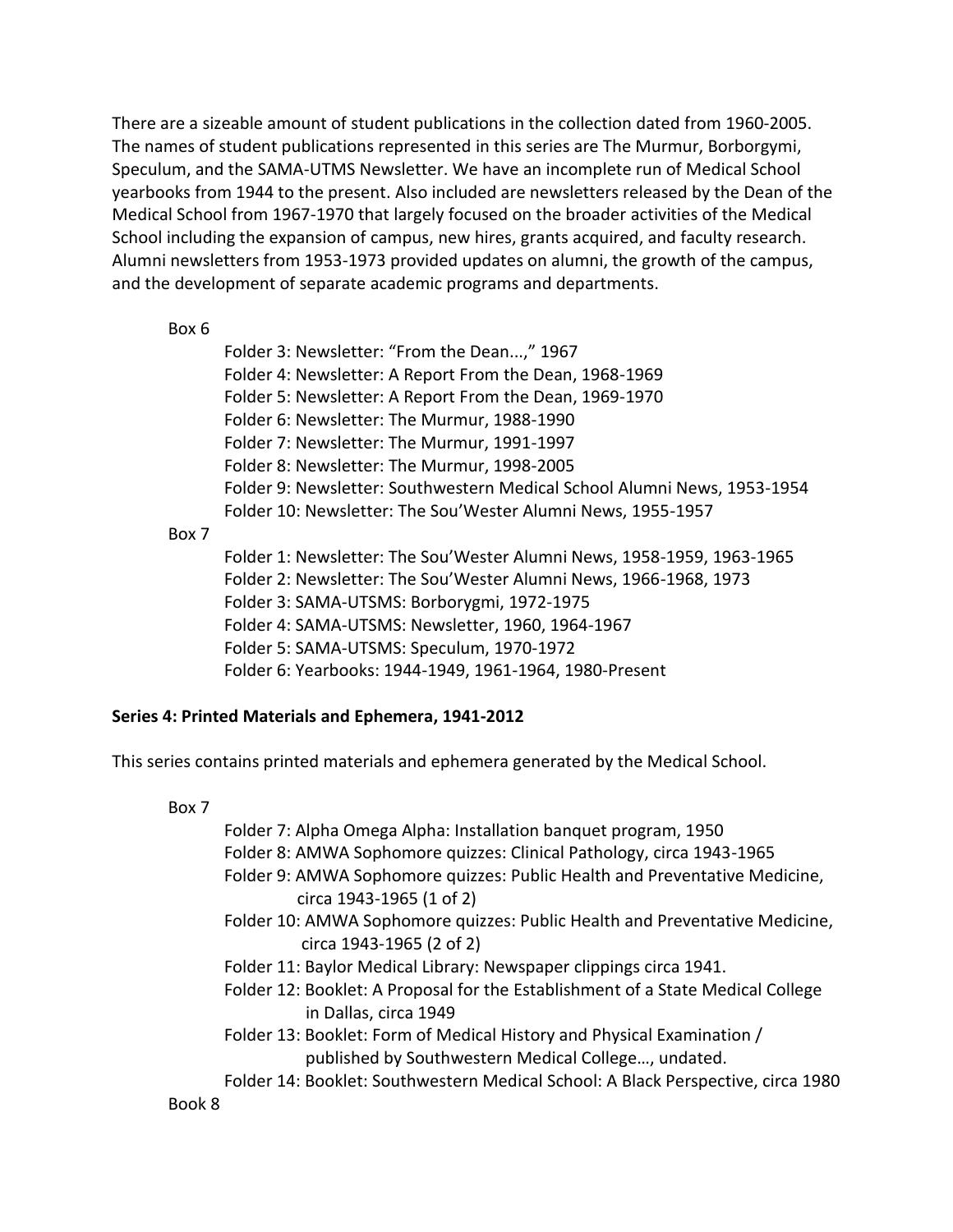- Folder 1: Booklet: "The Match: Southwestern Style," circa 1996
- Folder 2: Brochure: Pain Control Program, undated
- Folder 3: Brochures: Postgraduate Instruction for Returning Medical Officers…in Surgery, Obstetrics, and Gynecology, 1946
- Folder 4: Brochures: Southwestern Medical School, circa 1957, 1997-2012
- Folder 5: Certificate: Army Specialized Training Program, undated.
- Folder 6: Certificate: United States Navy, Bureau of Medicine and Surgery to Dean and faculty of Southwestern Medical College, 1945
- Folder 7: Computer resource manual for students, 2001-2002
- Folder 8: Directory and program: Alumni reunion, 2001
- Folder 9: Ephemera: General information for students, 1950-1958
- Folder 10: Ephemera: Registration week, 1946-1947.
- Folder 11: Financial Aid Prospectus: UT Health Science Center at Dallas, undated
- Folder 12: Forms: Southwestern Medical School Master's Thesis, 1954-1955
- Folder 13: Invitations and correspondence: Alumni reunion, 1953 1969
- Folder 14: Logos/seals, circa 1952
- Folder 15: Newspaper clippings and journal articles: Establishment of Southwestern Medical College under the UT System, circa 1949, 1949
- Folder 16: Senior elective catalog, 2001-2002
- Folder 17: Student directories, 1969-1973
- Folder 18: Student handbooks, 1971, 1983, 1996
- Folder 19: Telephone directories, 1943-1949
- Folder 20: Texas State Legislature: Bill 493: An act authorizing the establishment of a Medical Department or branch of the University of Texas, 1943
- Folder 21: War Production Board application: Request for medical equipment, 22 May 1943

#### **Series 5: Photographs, 1944-2002**

This series includes freshman, sophomore, junior, and senior class photos of the Medical School. There are some years where all four classes will not be represented.

Box 9

Folder 1: Class photos, 1944-1949 Folder 2: Class photos, 1950-1954 Folder 3: Class photos, 1955-1957 Folder 4: Class photos, 1958-1960 Folder 5: Class photos, 1960-1962 Folder 6: Class photos, 1962-1968 Folder 7: Class photos, 1967-1971 Folder 8: Class group photo, 1967 Folder 9: Class group photo, 1968 Folder 10: Class group photo, 1969 Folder 11: Class group photo, 1972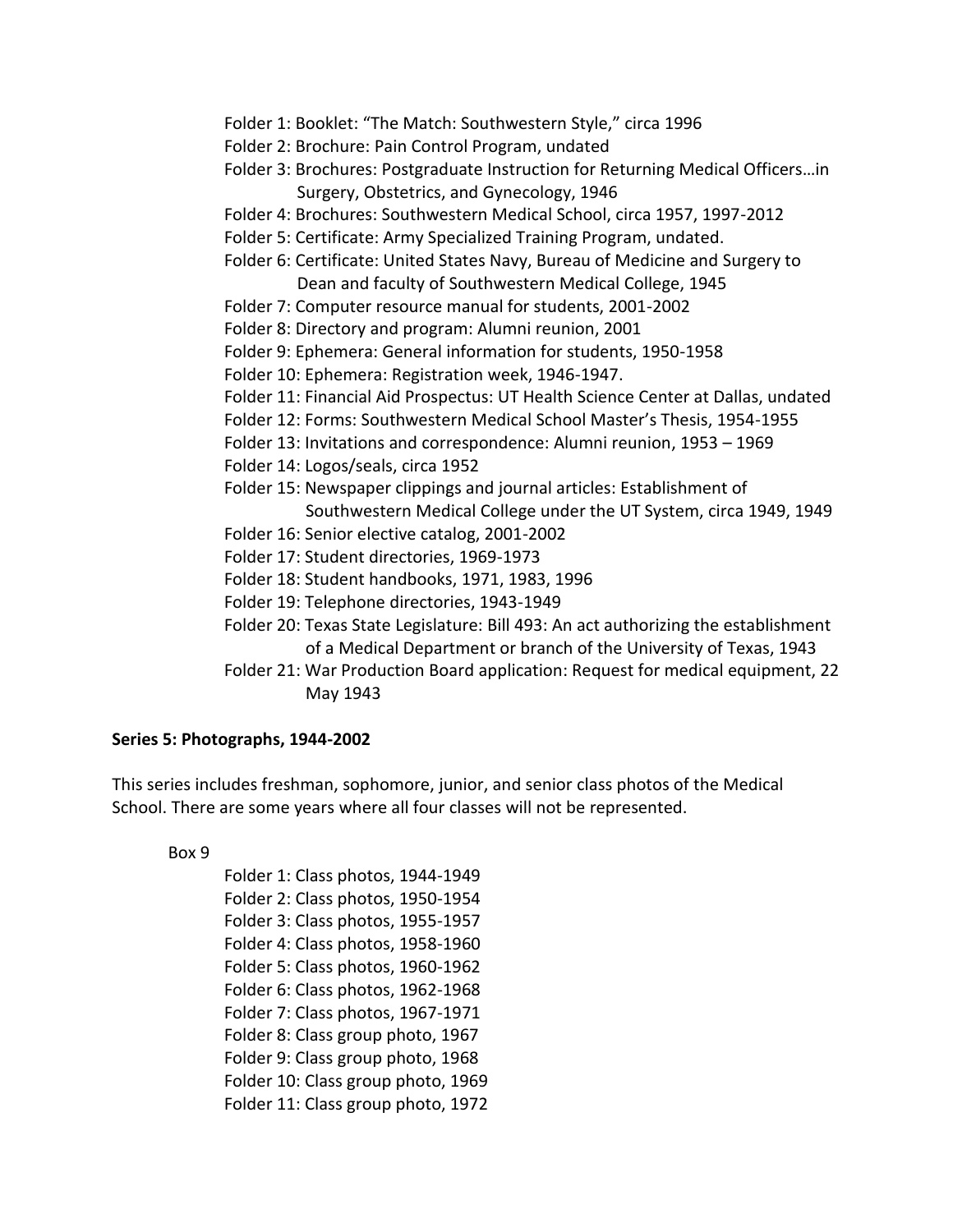Box 10

Folder 1: Class photos, 1972-1983 Folder 2: Class photos, 1984-2002

# **Series 6: Commencement and Ceremony Programs, 1944 – Present**

This series includes the programs of graduations and hooding and white coat ceremonies. Also included are the speeches of those invited to give the commencement address for that given year. Highlights include the 1964 commencement address given by former Texas Governor John B. Connally and a 1969 note from U.S. President Richard M. Nixon to the graduating class. Also included is the 1994 Ho Din address given by Dr. Joseph Goldstein. Graduate students who received degrees before the establishment of the Graduate School of Biomedical Sciences in 1972 are listed in the Medical School commencement programs.

| Folder 1: Commencement: Program and speech, 1944 March                                  |
|-----------------------------------------------------------------------------------------|
| Speech: "Medical Education and the Postwar World" / by Morris Fishbein                  |
| Folder 2: Commencement: Program, 1944 December                                          |
| Folder 3: Commencement: Program and Ho Din address, 1945                                |
| Folder 4: Commencement: Program and speech, 1946                                        |
| Speech: "Commencement Address" / by Harrison H. Shoulders                               |
| Folder 5: Commencement: Program and speech, 1947                                        |
| Speech: "Commencement Address" / by the Right Reverend Goodrich<br><b>Robert Fenner</b> |
| Folder 6: Commencement: Program and speech, 1948                                        |
| Speech: "The Medical Profession in a Revolutionary World" / by<br>McGruder Ellis Sadler |
| Folder 7: Commencement: Program and speech, 1949                                        |
| Speech: "Commencement Address" / by Theophilus Shickel Painter                          |
| Folder 8: Commencement: Program and speech, 1950                                        |
| Speech: "Commencement Address" / by William Vermillion Houston                          |
| Folder 9: Commencement: Program and speech, 1951                                        |
| Speech: "Commencement Address" / by Edward D. Churchill                                 |
| Folder 10: Commencement: Program and speech, 1952                                       |
| Speech: "The Expanding Tradition of Health Service" / by Chauncey D. Leake              |
| Folder 11: Commencement: Program and speech, 1953                                       |
| Speech: "Commencement Address" / by Joseph C. Hinsey                                    |
| Folder 12: Commencement: Program and speech, 1954                                       |
| Speech: "Tomorrow Becomes Yesterday" / by Edward L. Turner                              |
| Folder 13: Commencement: Program and speech, 1955                                       |
| Speech: "This Is My Work" / by Kendall B. Corbin                                        |
| Folder 14: Commencement: Program and speech, 1956                                       |
| Speech: "How Free Are We in America" / by Orren Williams Hyman                          |
| Folder 15: Commencement: Program and speech, 1957                                       |
| Speech: "Our Expectations of Higher Education" / by Logan Wilson                        |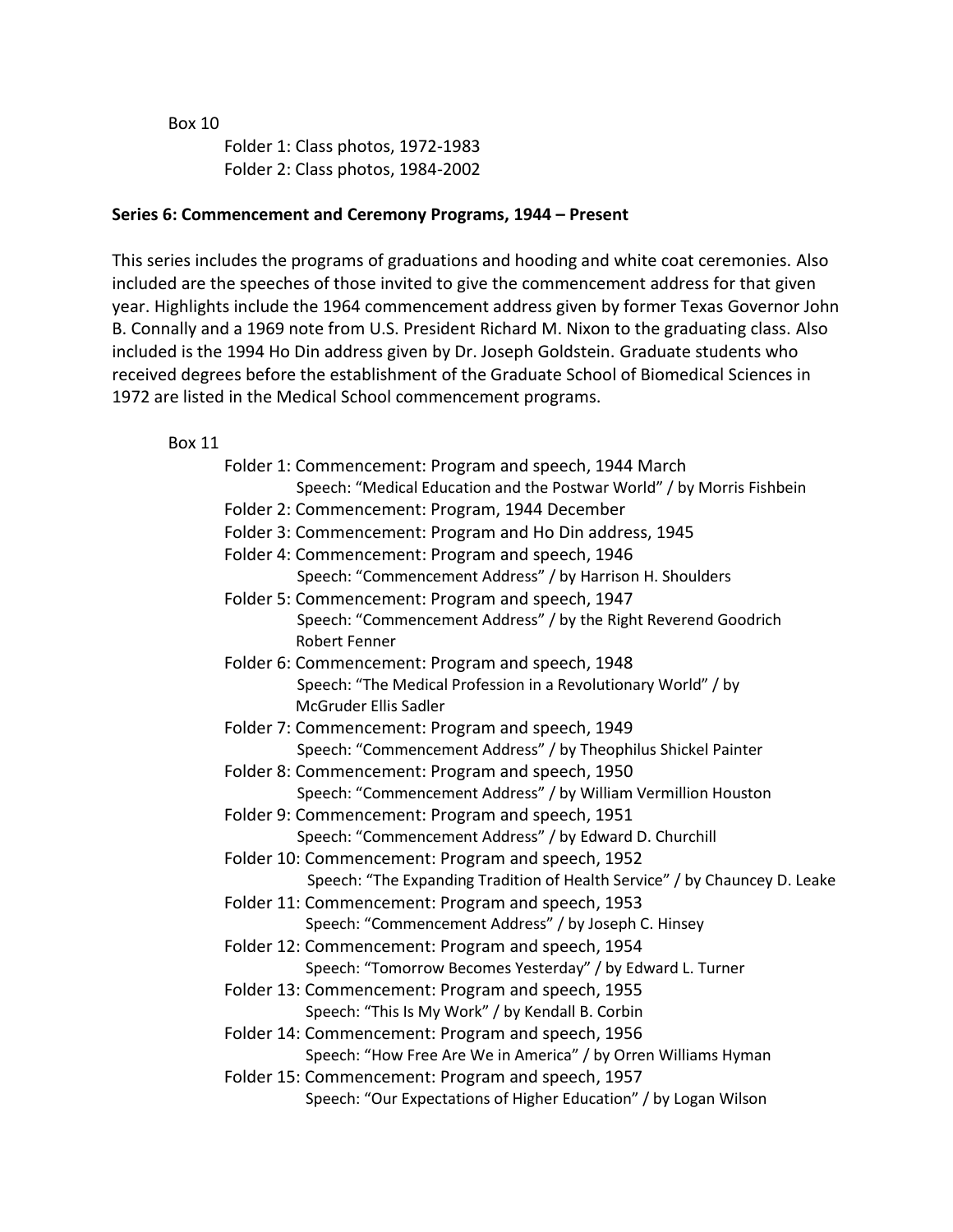Folder 16: Commencement: Program, 1958

- Folder 17: Commencement: Program and speech, 1959
	- Speech: "The Challenge of Insecurity" / by Melvin A. Casberg
- Folder 18: Commencement: Program and Ho Din address, 1960

#### Box 12

- Folder 1: Commencement: Program, speech and Ho Din address, 1961 Speech: "The Scientific Physician—Humanitarian" / by Elbert DeCoursey
- Folder 2: Commencement: Program and speech, 1962 Speech: "Lifetime Learning for Physicians" / by Robert C. Berson
- Folder 3: Commencement: Program, 1963
- Folder 4: Commencement: Program and speech, 1964 Speech: "Commencement Address" / by John B. Connally
- Folder 5: Commencement: Program and speech, 1965 Speech: "Commencement Address" / by Marion Bruce Thomas
- Folder 6: Commencement: Program and speech, 1966 Speech: "Non-conformity, Conformity, and Autonomy" / by James M. Moudy
- Folder 7: Commencement: Program and speech, 1967 Speech: "Wheels of Change" / by Charles C. Sprague
- Folder 8: Commencement: Program, 1968
- Folder 9: Commencement: Program and speech, 1969 Speech: "Commencement Address" / by Carl V. Moore
- Folder 10: Commencement: Program, 1970
- Folder 11: Commencement: Program and speeches, 1971 Speeches: "The New Physician Boards a Proud but Troubled Ship" / by Kent E. Rogers and "Conflicting Academic and Social Demands on the Medical School" / by Donald W. Seldin
- Folder 12: Commencement: Program and speech, 1972 Speech: "Commencement Address" / by Bryan Williams
- Folder 13: Commencement: Program, 1973
- Folder 14: Commencement: Program, 1974

Folder 15: Commencement: Program, 1975

- Folder 1: Commencement: Program and speech, 1976 Speech: "Commencement Address" / by Benno C. Schmidt
- Folder 2: Commencement: Program, 1977
- Folder 3: Commencement: Program and speech, 1978 Speech: "Commencement Address" / by Tom E. Nesbitt
- Folder 4: Commencement: Program and speech, 1979
	- Speech: "Commencement Address" / by Charles A. Sanders
- Folder 5: Commencement: Program and speech, 1980 Speech: "Commencement Address" / by Jim Lehrer
- Folder 6: Commencement: Program and speech, 1981 Speech: "Commencement Address" / by Ralph B. Rogers
- Folder 7: Commencement: Program, 1982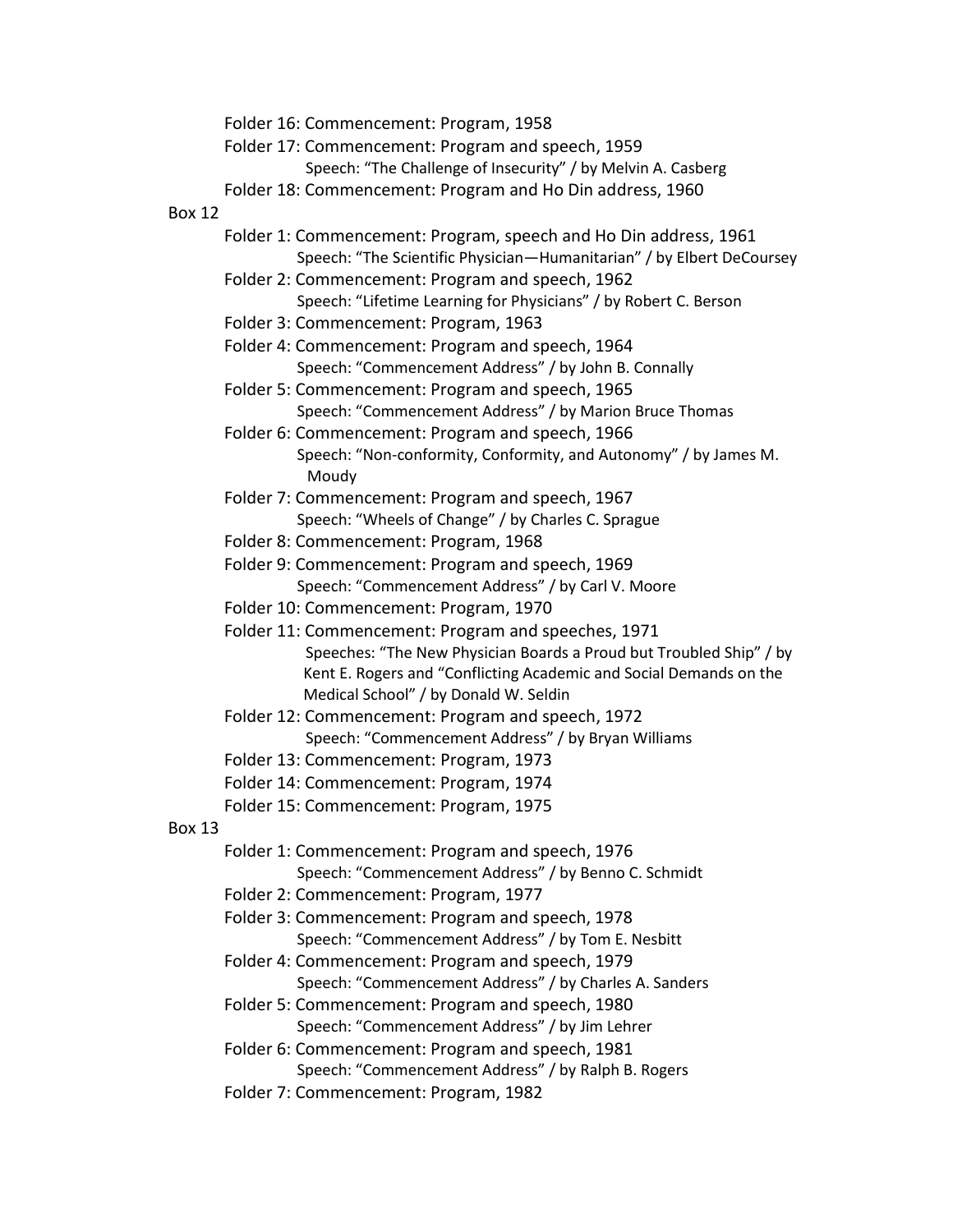Folder 8: Commencement: Program, 1983 Folder 9: Commencement: Program, 1984 Folder 10: Commencement: Program, 1985 Folder 11: Commencement: Program, 1986 Folder 12: Commencement: Program, 1987 Folder 13: Commencement: Program, 1988 Folder 14: Commencement: Program, 1989 Folder 15: Commencement: Program, 1990 Folder 16: Commencement: Program, 1991 Folder 17: Commencement: Program, 1992 Box 14 Folder 1: Commencement: Program, 1993 Folder 2: Commencement: Program, 1994 Folder 3: Commencement: Program, 1995 Folder 4: Commencement: Program and Ho Din address, 1996 Folder 5: Commencement: Program, 1997 Folder 6: Commencement: Program, 1998 Folder 7: Commencement: Program, 1999 Folder 8: Commencement: Program and speech, 2000 Speech: "Commencement Address" / by Robert K. Hoffman Folder 9: Commencement: Program, 2001 Folder 10: Commencement: Program, 2002 Folder 11: Commencement: Program, 2003 Folder 12: Commencement: Program, 2004 Folder 13: Commencement: Program, 2005 Folder 14: Commencement: Program, 2006 Folder 15: Commencement: Program, 2007 Folder 16: Commencement: Program, 2008 Box 15 Folder 1: Commencement: Program, 2009 Folder 2: Commencement: Program, 2010 Folder 3: Commencement: Program, 2011 Folder 4: Commencement: Program, 2012 Folder 5: Ceremony: White Coat program, 2012 Folder 6: Commencement: Program, 2013 Folder 7: Commencement: Program, 2014 Folder 8: Commencement: Program, 2015 Folder 9: Ceremony: Academic Hooding program, 2015 Folder 10: Commencement: Program, 2016 Folder 11: Ceremony: Academic Hooding program, 2016 Folder 12: Commencement: Program, 2017 Folder 13: Ceremony: Academic Hooding program, 2017 Folder 14: Commencement: Program, 2018 Folder 15: Ceremony: Academic Hooding program, 2018